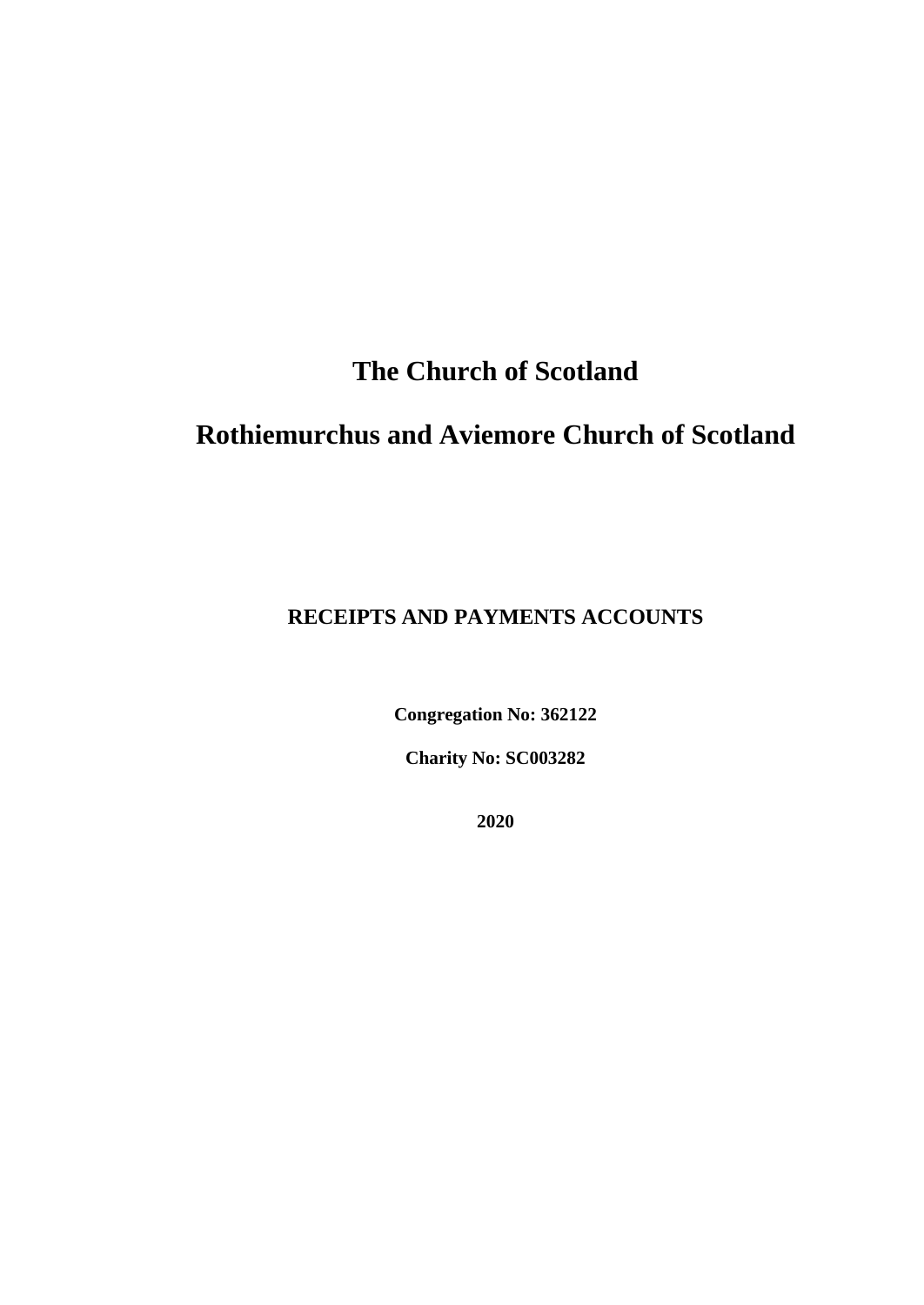### **Reference and Administrative Information**

| <b>Charity Name:</b>                | Rothiemurchus & Aviemore Church of Scotland                                          |
|-------------------------------------|--------------------------------------------------------------------------------------|
| <b>Charity Registration Number:</b> | SC003282                                                                             |
| Congregation Reference No:          | 362122                                                                               |
| <b>Contact Address:</b>             | The Church Treasurer<br>Lintrathen<br>7 Mitchell Road<br>Aviemore<br><b>PH22 1SH</b> |

#### Trustees **Kirk Session**

Rev C Finnie (Minister) P Cruikshank M Duncan S Fraser J Nethercott B Paterson J Rosenfield M Stewart

| Principal Office-bearers |                           |
|--------------------------|---------------------------|
| Minister:                | <b>Rev Charles Finnie</b> |
| <b>Session Clerk:</b>    | Mark Duncan               |
| <b>Church Treasurer:</b> | Gavin Stewart             |

Independent Examiner: Roy Alexander Lochnagar Main Street Newtonmore PH20 1DR

Bankers: Bank of Scotland, Main Road, Aviemore PH22 1RH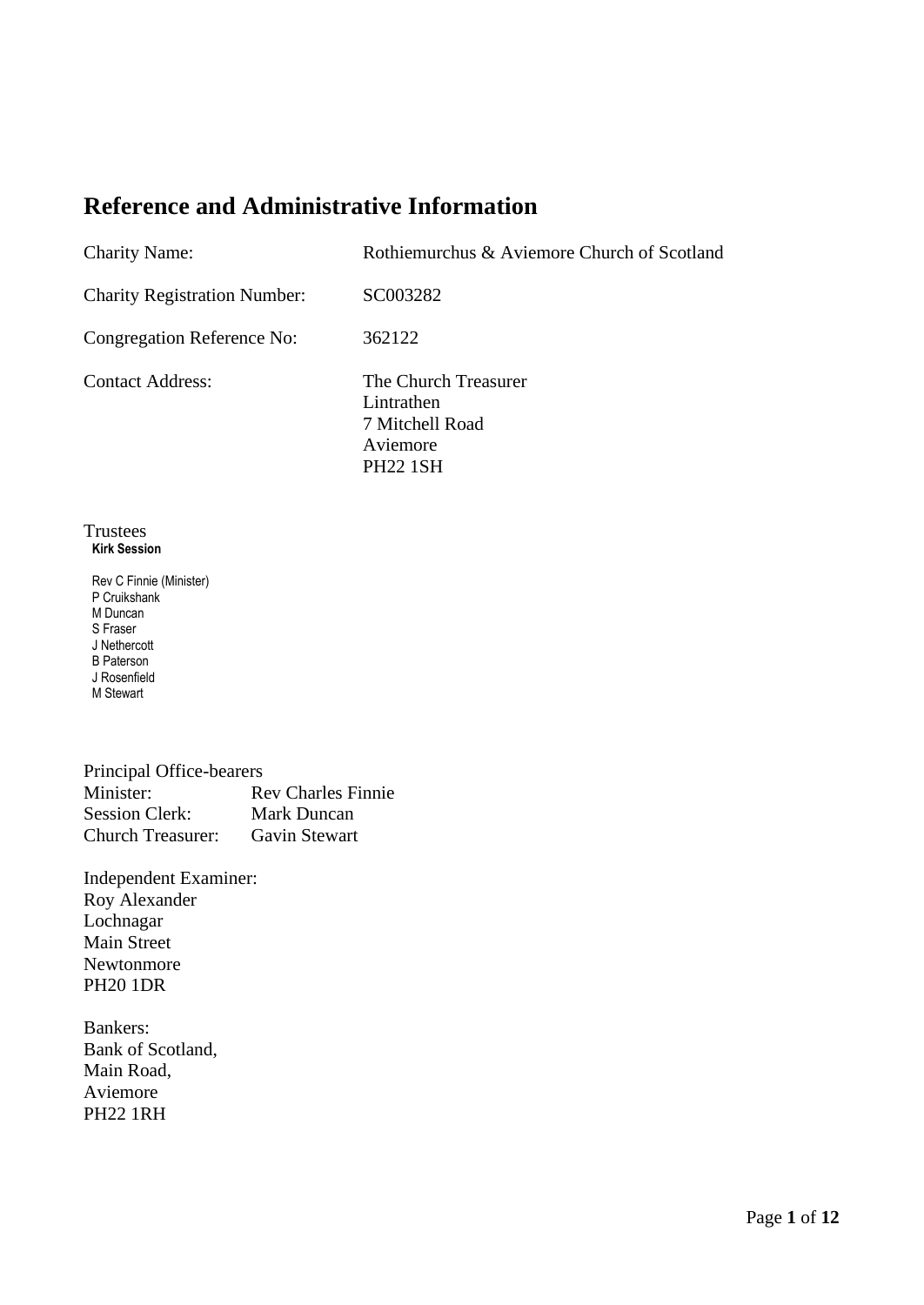### **Structure, Governance and Management**

### **Governing Document**

The Church is administered in accordance with the terms of the Deed of Constitution.

Recruitment and Appointment of Trustees

Members of the Kirk Session are the charity trustees. The Kirk Session members are the elders of the church and are chosen from those members of the church who are considered to have the appropriate gifts and skills.

The minister, who is a member of the Kirk Session, is elected by the congregation and inducted by Presbytery. If no minister is in position the Presbytery select an Interim Moderator to fulfil this role.

### **Organisational Structure**

The Kirk Session, meets a minimum of four times a year (more often if required and currently via Zoom), and is responsible for spiritual affairs within the church. Team ministry has been introduced with groups Adult Education, Pastoral Care, Communications, Worship and Children's' Ministry. These are led by members of the Kirk Session and members of the Congregation.

The Kirk Session is chaired by the minister and certain responsibilities are delegated to the Finance Committee and the Property Committee as appropriate.

The congregation has been linked with that of Alvie and Insh since 11 November 2007, i.e. the two congregations have one minister and have agreed to share the cost of the minister's expenses but remain otherwise independent.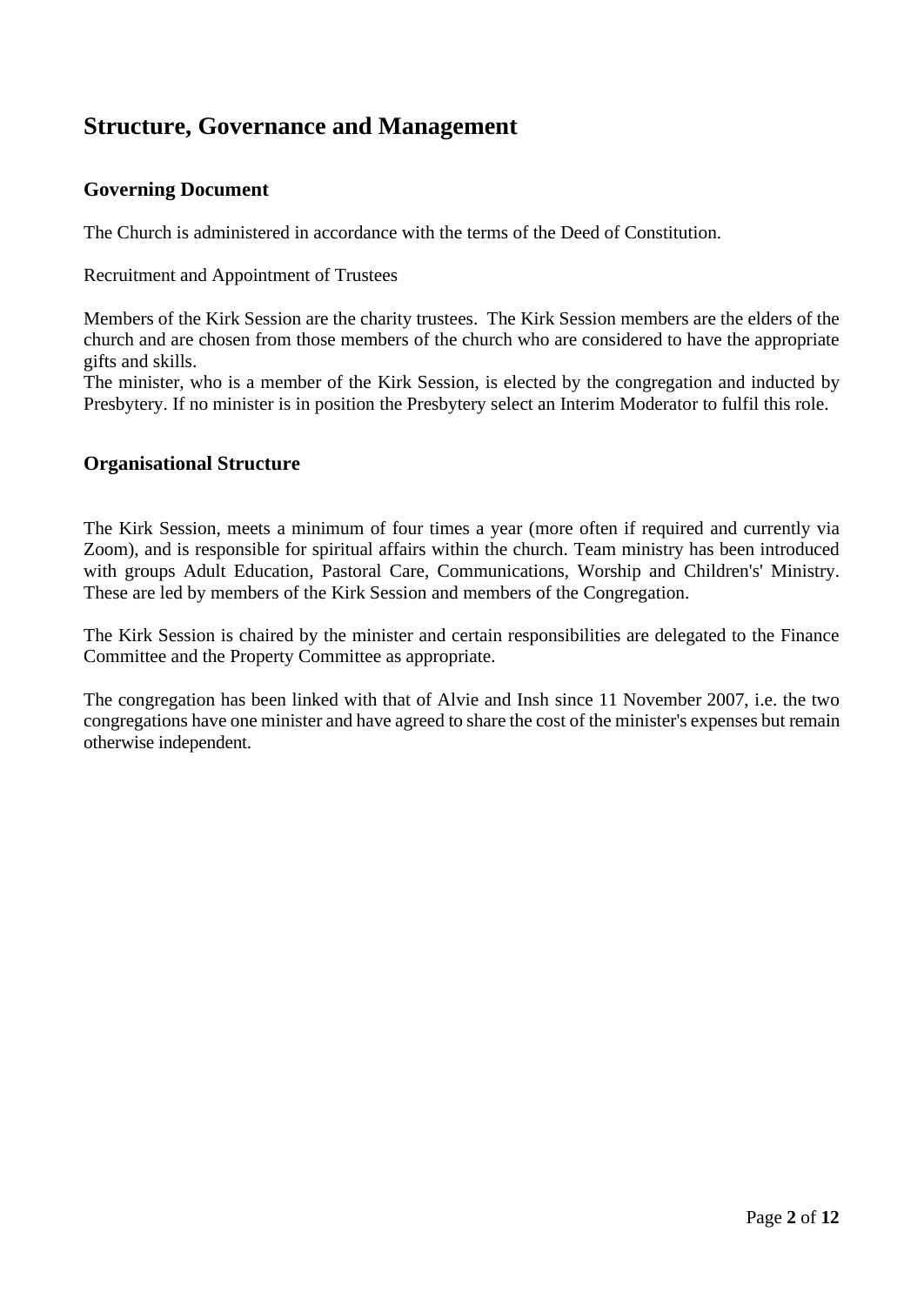## **Objectives and Activities**

The Church of Scotland is Trinitarian in doctrine, reformed in tradition and Presbyterian in polity. It exists to glorify God and to work for the advancement of Christ's Kingdom throughout the world. As a national church, it acknowledges a distinctive call and duty to bring the ordinances of religion to the people in every parish of Scotland through a territorial ministry. It co-operates with other Churches in various ecumenical bodies in Scotland and beyond.

**This year, due to COVID-19, all activities were cancelled in March. Since then, the minister has recorded and posted on-line messages every Sunday and restricted services started in September in the church conforming to Church of Scotland COVID-19 rules. The local Foodbank is still operating under social distancing from the Church Hall as is a Community Food table. An online Bible Study takes place on a Wednesday evening.**

#### **Under normal circumstances the following activities are undertaken: -**

A service of worship is held in Aviemore on Sundays at 11.15am when, during School term, the Sunday School meet. After the Service tea and coffee is available in the hall and all worshippers are invited. Ladies Bible Study group meets every second Monday in different host's homes. Some members attend Bible Studies run by Insh and Alvie Church. The congregation support a nondenominational Tuesday Evening Fellowship meeting. This is held the Church Hall.

The Church Hall is utilised extensively by the local community. The following groups meet on a regular basis: -

- The Richmond Fellowship
- Aviemore Art Club
- SWI
- Community Café
- Badenoch  $&$  Strathspey Foodbank this continues to use the Hall to support to local population
- Alcoholics Anonymous
- School Foodbank Sessions
- First Aid Training
- Brownies and Guides

Annual Remembrance Services are held in the church and at the war memorials in Aviemore and Glenmore. The local Brownie & Guide Thinking Day Services is held in Church every 2 years (rotates with Kingussie).

Communion is observed three times a year and wedding and funeral services are held as required.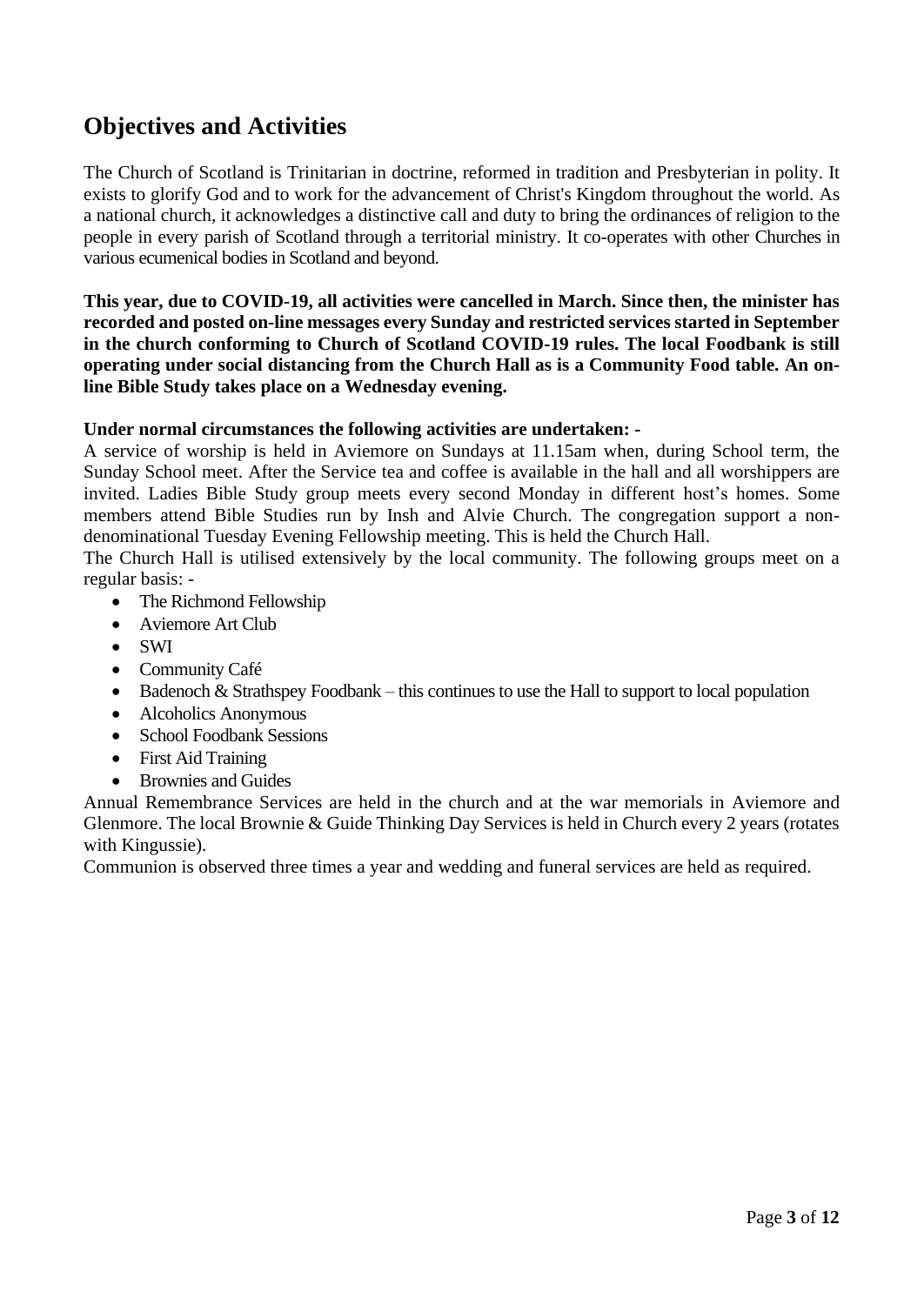### **Achievements and Performance**

Sunday morning attendance varies in total from 20 to 100 and normally includes a number of visitors. Since restarting in September we have had up to 36 in attendance operating social distancing and following the CofS COVID-19 guidance.

Messy Church was held monthly with support from Alvie & Insh. Numbers attending, which include parents & children, range from 20 to 60. Due to the numbers attending it has been held in a local hall, but was cancelled after March

The Church normally helps run the Summer Sports Club along with Scripture Union which was held at the local primary school but was cancelled this year.

A Community Café established in 2012 was held every Wednesday up until March 2020 in the Church Hall supported by a team of volunteers. The café provided for residents and visitors and particularly encouraged and involved local residents who exist on the fringes of the community.

The Food Bank continues to operate from the Church.

The church hall rooms are made available for Community Food Table use which allows local residents to come-along and take food which has been donated,

### **Financial Review**

Most of the income comes from the church members, adherents and visitors. The recovery of income tax through Gift Aid is important. A total of £3,163 was reclaimed in May 2020. We intend claiming it back every 12 months unless the financial position changes. At present we are in a position to claim back over £2750 for 2020.

Donations come from the use of the church for weddings and funerals (in 2020 this was £500), and from the hire of the Church Hall by some of the above educational and leisure organisations. Hall hire income totalled £1,537 however this has currently ceased due to the Hall not being used as it was prior to COVID-19 and we will continue to seek organisations and groups to use our facilities once things get back to normal. The Sunday School have two charities which are supported by donations.

With the Foodbank and Food Table operating from the Hall, we were able to claim £354 from Voluntary Action Badenoch & Strathspey towards the cost of COVID-19 related cleaning.

£5,880 was spent on manse maintenance – new fence, new shed and full central heating services – this was shared with Alvie & Insh.

£4,792 was received from the Consolidated Fabric Fund (Revenue) held by the General Trustees to pay for 2019 & 2020 Insurance and some shared Manse expenses (see above). This fund currently stands at £34,100.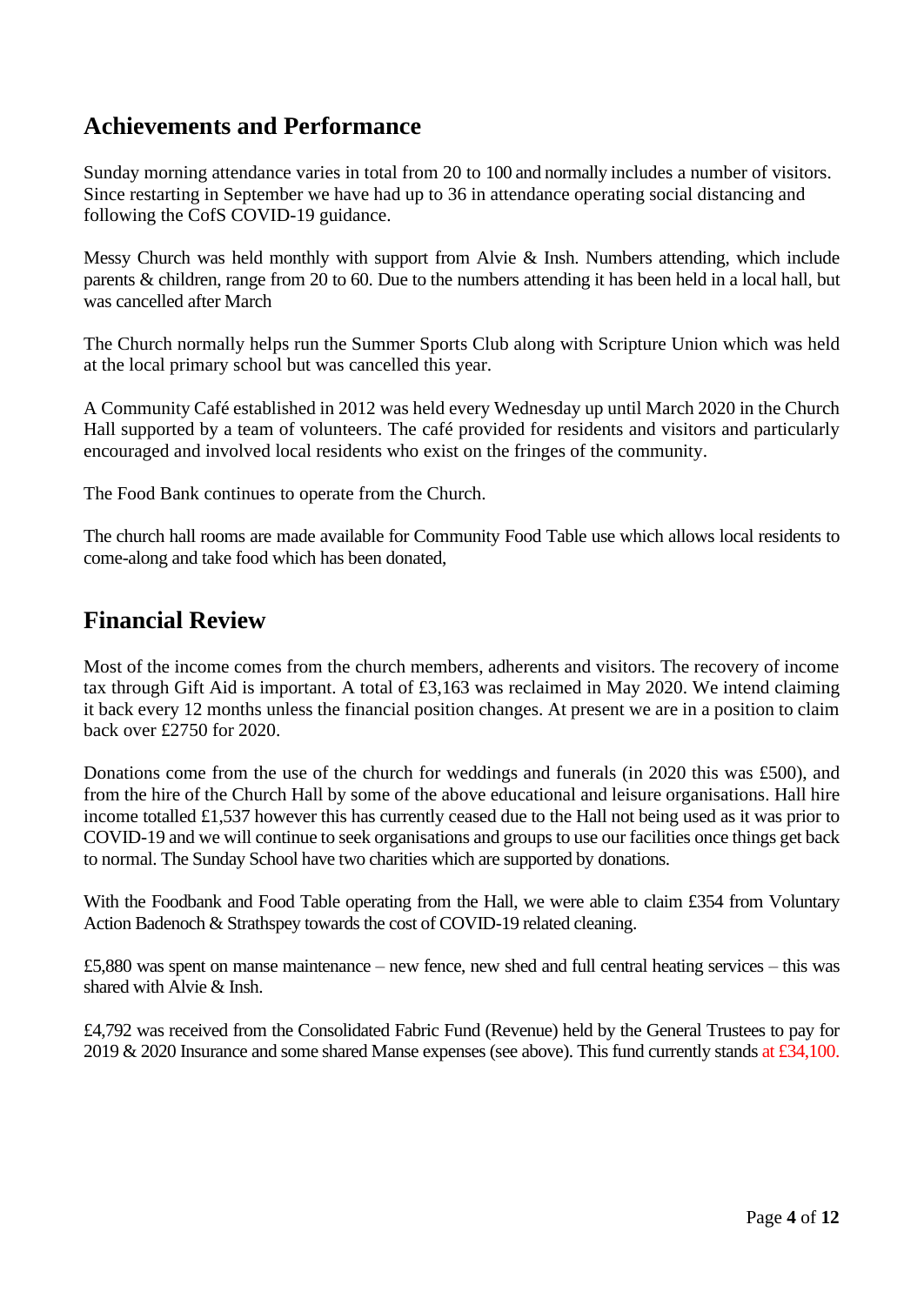### **Reserves Policy**

It is the Trustees' policy to hold reserves in the Current Account at around six months' expenditure, and with unrestricted cash funds at the bank now standing at £6,737 this been maintained. In 2020 we did not invest with the Church of Scotland Investors. This Fund now contains £47,084 and includes the restricted funds listed below.

This year a surplus of £547 was achieved.

The Church also held £11,768 of restricted funds which have been provided for the purpose specified in Note 2.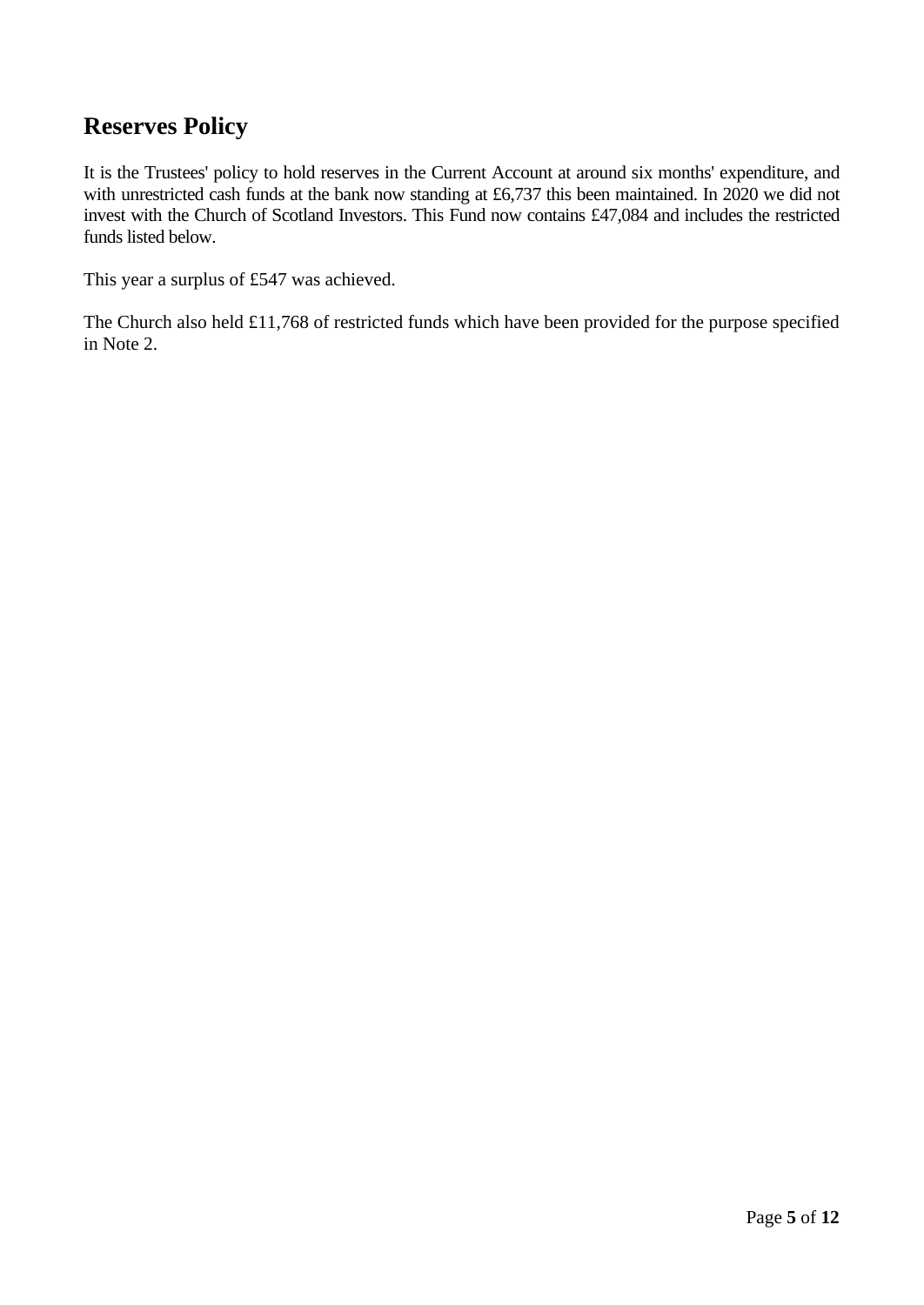### **Statement of Trustees' Responsibilities**

The members of the Kirk Session must prepare financial statements which give sufficient detail to enable an appreciation of the transactions of the Church during the financial year. These Trustees are responsible for keeping proper accounting records which, on request, must reflect the financial position of the Church at that time. This must be done to ensure that the financial statements comply with the Charities and Trustee Investment (Scotland) Act 2005, the Charities Accounts (Scotland) Regulations 2006 and the Regulations Anent Congregational Finance approved by the General Assembly of the Church of Scotland in 2007. They are also responsible for safeguarding the assets of the Church and must take reasonable steps for the prevention and/or detection of fraud and other irregularities.

### **Approved by the Trustees and signed on their behalf,**

Mark Duncan

Session Clerk

**Date ………………………….…..**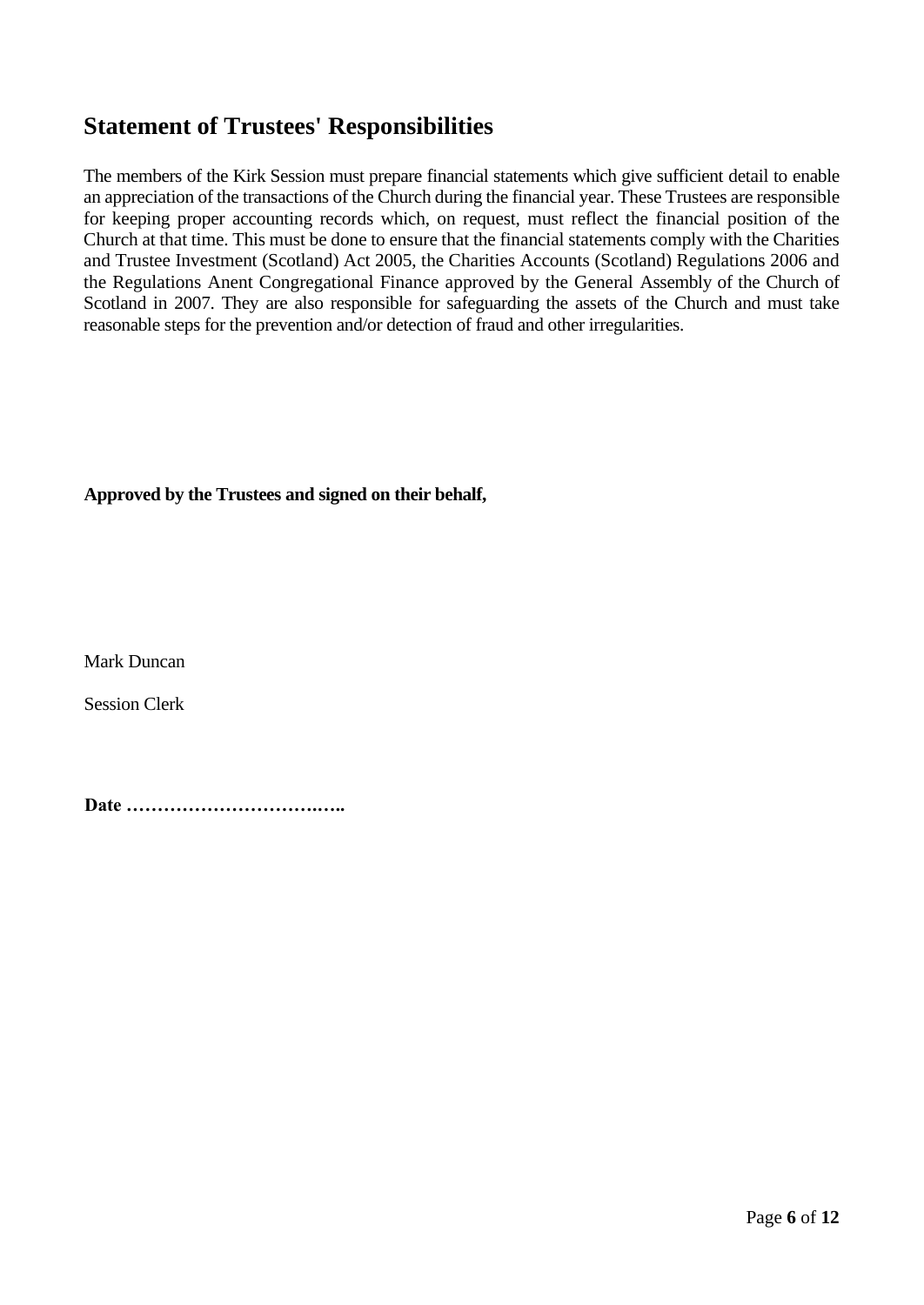# **Rothiemurchus & Aviemore Church of Scotland SC003282 Independent Examiner's Report to the Trustees of Rothiemurchus** *&*  **Aviemore Church of Scotland**

I report on the accounts of the charity for the year ended 31 December 2020 which are set out on pages 8 to 12.

#### **Respective responsibilities of trustees and examiner**

The charity's trustees are responsible for the preparation of the accounts in accordance with the terms of the Charities and Trustee Investment (Scotland) Act 2005 and the Charities Accounts (Scotland) Regulations 2006.

The charity trustees consider that the audit requirement of Regulation 10(1) (d) of the Accounts Regulations does not apply. It is my responsibility to examine the accounts as required under section 44(1) (c) of the Act and to state whether particular matters have come to my attention.

#### **Basis of independent examiner's statement**

My examination is carried out in accordance with Regulation 11 of the Charities Accounts (Scotland) Regulations 2006. An examination includes a review of the accounting records kept by the charity and a comparison of the accounts presented with those records. It also includes consideration of any unusual items or disclosures in the accounts, and seeks explanations from the trustees concerning any such matters. The procedures undertaken do not provide all the evidence that would be required in an audit, and consequently I do not express an audit opinion on the view given by the accounts.

#### **Independent examiner's statement**

In the course of my examination, no matter has come to my attention which gives me reasonable cause to believe that in any material respect the requirements:

- to keep accounting records in accordance with Section 44(1) (a) of the 2005 Act and Regulation 4 of the 2006 Accounts Regulations, and
- to prepare accounts which accord with the accounting records and comply with Regulation 9 of the 2006 Accounts Regulations have not been met, or
- to which, in my opinion, attention should be drawn in order to enable a proper understanding of the accounts to be reached.

Name:

Address:

Date: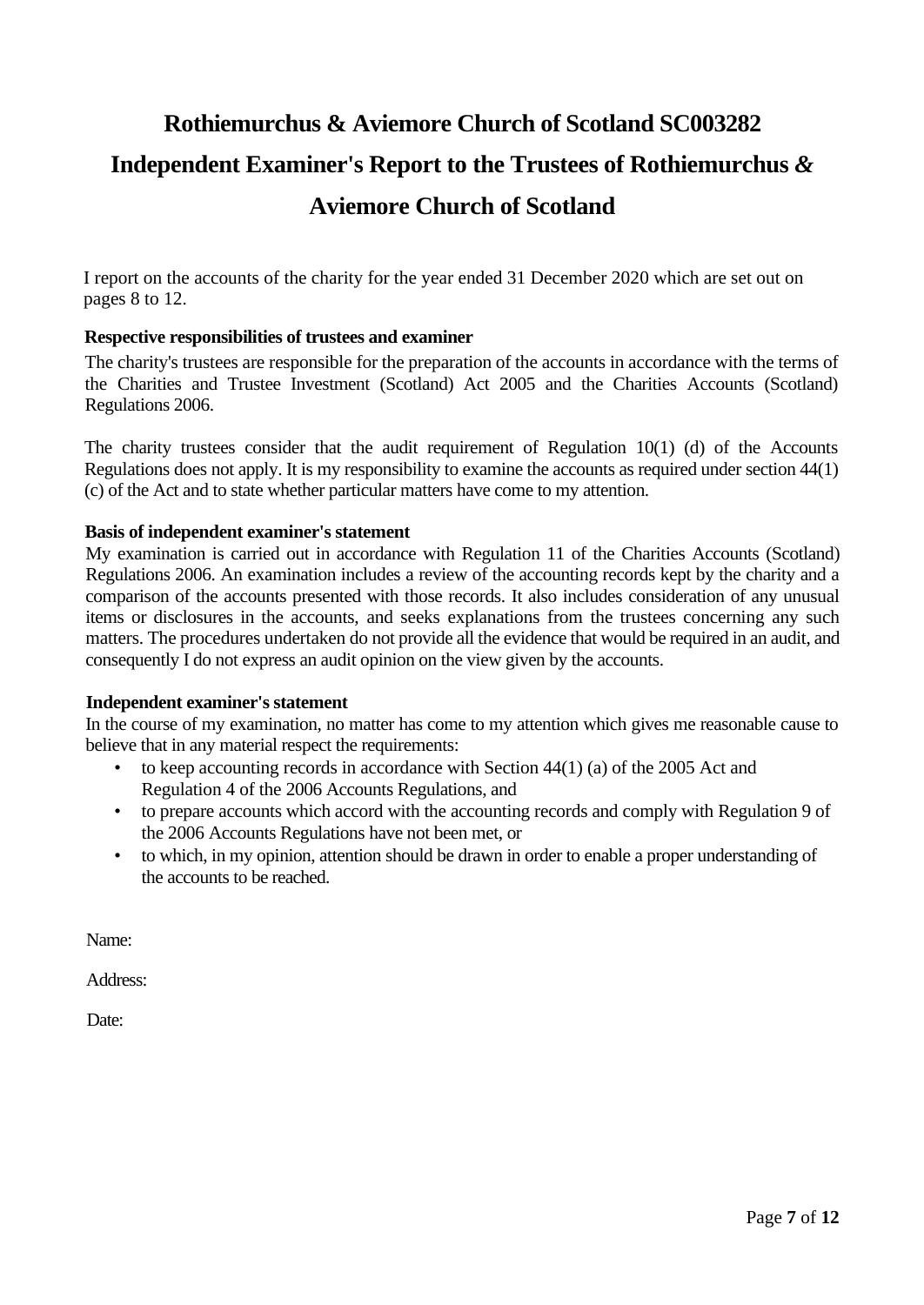## Rothiemurchus and Aviemore Church of Scotland Receipts and Payments Account Year ended 31 December 2020

| <b>Receipts</b>                                                                  | <b>Note</b> | <b>Unrestricted Restricted</b><br><b>Funds</b><br>2020<br>£ | <b>Funds</b><br>2020<br>£ | Endowm't<br><b>Funds</b><br>2020<br>£ | <b>Funds</b><br>2020<br>£ | <b>Funds</b><br>2019<br>£ |
|----------------------------------------------------------------------------------|-------------|-------------------------------------------------------------|---------------------------|---------------------------------------|---------------------------|---------------------------|
| Donations<br>Legacies                                                            | 3           | 12,929                                                      |                           |                                       | 12,929                    | 15,201                    |
| <b>Activities for Generating Funds</b>                                           |             |                                                             |                           |                                       |                           |                           |
| <b>Bank &amp; Deposit interest</b>                                               |             |                                                             | 317                       |                                       | 317                       | 384                       |
| Investment Income                                                                |             | 5                                                           |                           |                                       | 5                         | 6                         |
|                                                                                  |             | 12,934                                                      | $\overline{317}$          |                                       | 13,251                    | 15,591                    |
| Rental of premises<br>Sale of assets                                             |             | 1,538                                                       |                           |                                       | 1,538                     | 5,062                     |
| Sale of investments                                                              |             | 0                                                           |                           |                                       | 0                         | 0                         |
| Grant - VABS for COVID Cleaning                                                  |             | 354                                                         |                           |                                       | 354                       | $\Omega$                  |
| <b>Receipts from General Trustees</b>                                            |             | 4,792                                                       |                           |                                       | 4,792                     | 5,167                     |
| <b>Other Receipts</b>                                                            |             | 668                                                         |                           |                                       | 668                       | 1,141                     |
| <b>Total Receipts</b>                                                            |             | 20,286                                                      | 317                       | 0                                     | 20,603                    | 26,961                    |
| <b>Payments</b><br><b>Costs of generating funds</b>                              | 4           |                                                             |                           |                                       |                           |                           |
| <b>Charitable activities</b><br><b>Governance costs</b><br><b>Other payments</b> |             | 20,056                                                      |                           |                                       | 20,056                    | 26,392                    |
| <b>Total Payments</b>                                                            |             | 20,056                                                      | $\mathbf 0$               | $\mathbf 0$                           | 20,056                    | 26,392                    |
| <b>Excess of Receipts over Payments</b><br>for the year before transfers         |             | 230                                                         | 317                       | 0                                     | 547                       | 569                       |
| <b>Transfers</b>                                                                 |             |                                                             | $\mathbf 0$               | $\mathbf 0$                           | $\mathbf 0$               | $\mathbf 0$               |
| <b>Excess of Receipts over Payments</b>                                          |             | 230                                                         | 317                       | $\overline{0}$                        | 547                       |                           |
| for the year                                                                     |             |                                                             |                           |                                       |                           | 569                       |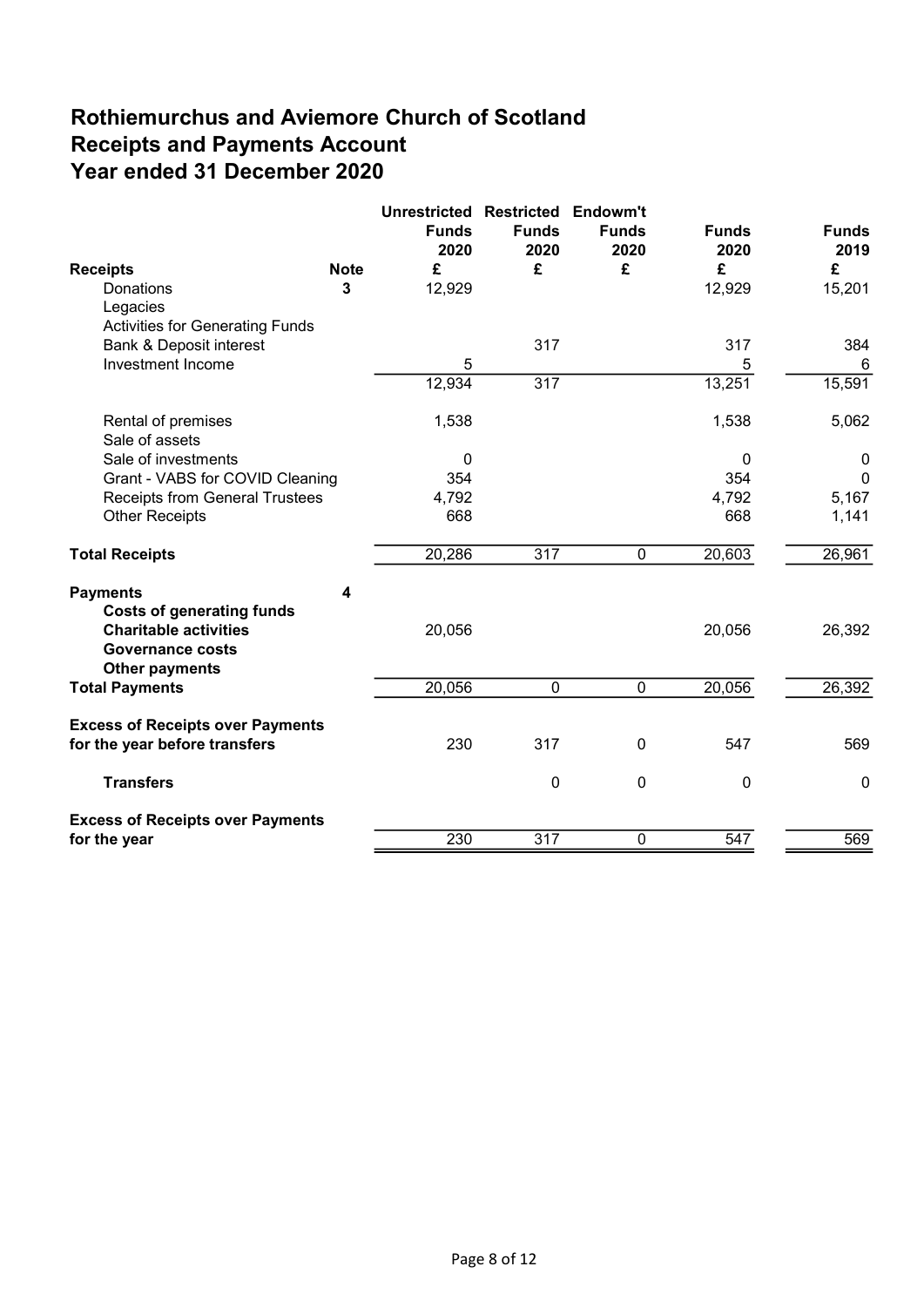## Rothiemurchus and Aviemore Church of Scotland Statement of Balances

### At 31 December 2020

| <b>Note</b>                                       | <b>Unrestricted Restricted</b><br><b>Funds</b><br>£ | <b>Funds</b><br>£ | Endowm't<br><b>Funds</b><br>£ | <b>Total</b><br>2020<br>£ | <b>Total</b><br>2019<br>£ |
|---------------------------------------------------|-----------------------------------------------------|-------------------|-------------------------------|---------------------------|---------------------------|
| <b>Bank and Deposit balances</b>                  |                                                     |                   |                               |                           |                           |
| Bank & deposit balances B/F                       |                                                     |                   |                               |                           |                           |
|                                                   | 41,506                                              | 11,768            | $\pmb{0}$                     | 53,274                    | 52,706                    |
| Movement in year:                                 |                                                     |                   |                               |                           |                           |
| Excess of Receipts over Payments                  |                                                     |                   |                               |                           |                           |
| for the year                                      | 230                                                 | 317               | 0                             | 547                       | 569                       |
| Bank & deposit balances                           |                                                     |                   |                               |                           |                           |
| carried forward                                   | 41,736                                              | 12,085            | 0                             | 53,821                    | 53,275                    |
|                                                   |                                                     |                   |                               |                           |                           |
| <b>Assets</b>                                     |                                                     |                   |                               |                           |                           |
| Recharge to Alvie Church                          | $\mathbf{0}$                                        |                   |                               | 0                         | 0                         |
| Tax recoverable on Gift Aid Donations             | 2,436                                               |                   |                               | 2,436                     | 2,756                     |
|                                                   |                                                     |                   |                               | 2,436                     | 2,756                     |
| <b>Liabilities</b>                                |                                                     |                   |                               |                           |                           |
| <b>Collections for third Parties</b>              |                                                     |                   |                               | $\mathbf 0$               | 0                         |
|                                                   |                                                     |                   |                               |                           |                           |
| The accounts were approved by the Kirk Session on |                                                     |                   | /2021                         |                           |                           |
| For and on behalf of the Kirk Session             |                                                     |                   |                               |                           |                           |
|                                                   | <b>Session Clerk</b>                                |                   |                               |                           |                           |
|                                                   | <b>Treasurer</b>                                    |                   |                               |                           |                           |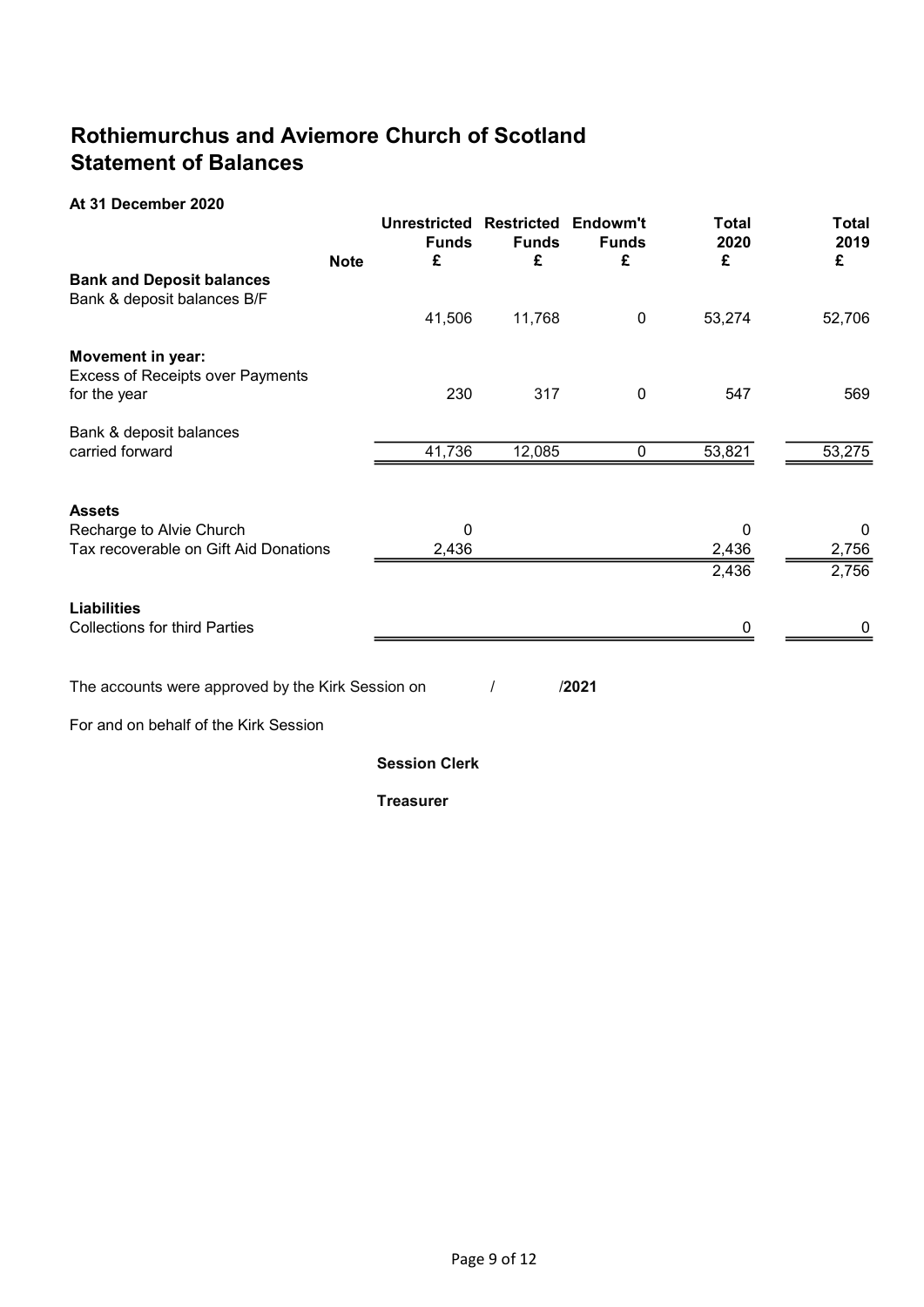### Rothiemurchus and Aviemore Church of Scotland Notes to the Accounts

#### 1 Trustee Remuneration and Related Party Transactions

Charles Finnie received £480 travelling expenses. No other Trustee received any remuneration during the year. No Trustee or any person related to a Trustee had a personal interest in any contract or transaction entered into by the charity during the year.

#### 2 Movement in Funds

|                                | At 1 January<br>2020<br>£ | £      | <b>Receipts Payments</b><br>£ | <b>Transfers</b><br>£ | 31-Dec<br>2020<br>£ |
|--------------------------------|---------------------------|--------|-------------------------------|-----------------------|---------------------|
| <b>Unrestricted funds</b>      |                           |        |                               |                       |                     |
| <b>General Fund</b>            | 41,506                    | 20,286 | 20,056                        | 0                     | 41,736              |
|                                |                           |        |                               |                       |                     |
| <b>Restricted funds</b>        |                           |        |                               |                       |                     |
| <b>Restoration/Fabric Fund</b> | 11,768                    | 317    | 0                             | 0                     | 12,085              |
|                                |                           |        |                               |                       |                     |
|                                | 53,274                    | 20,603 | 20,056                        |                       | 53,821              |
|                                |                           |        |                               |                       |                     |

#### Restricted Funds

Restoration Fund: This is a fund to assist with renovation work to the Church.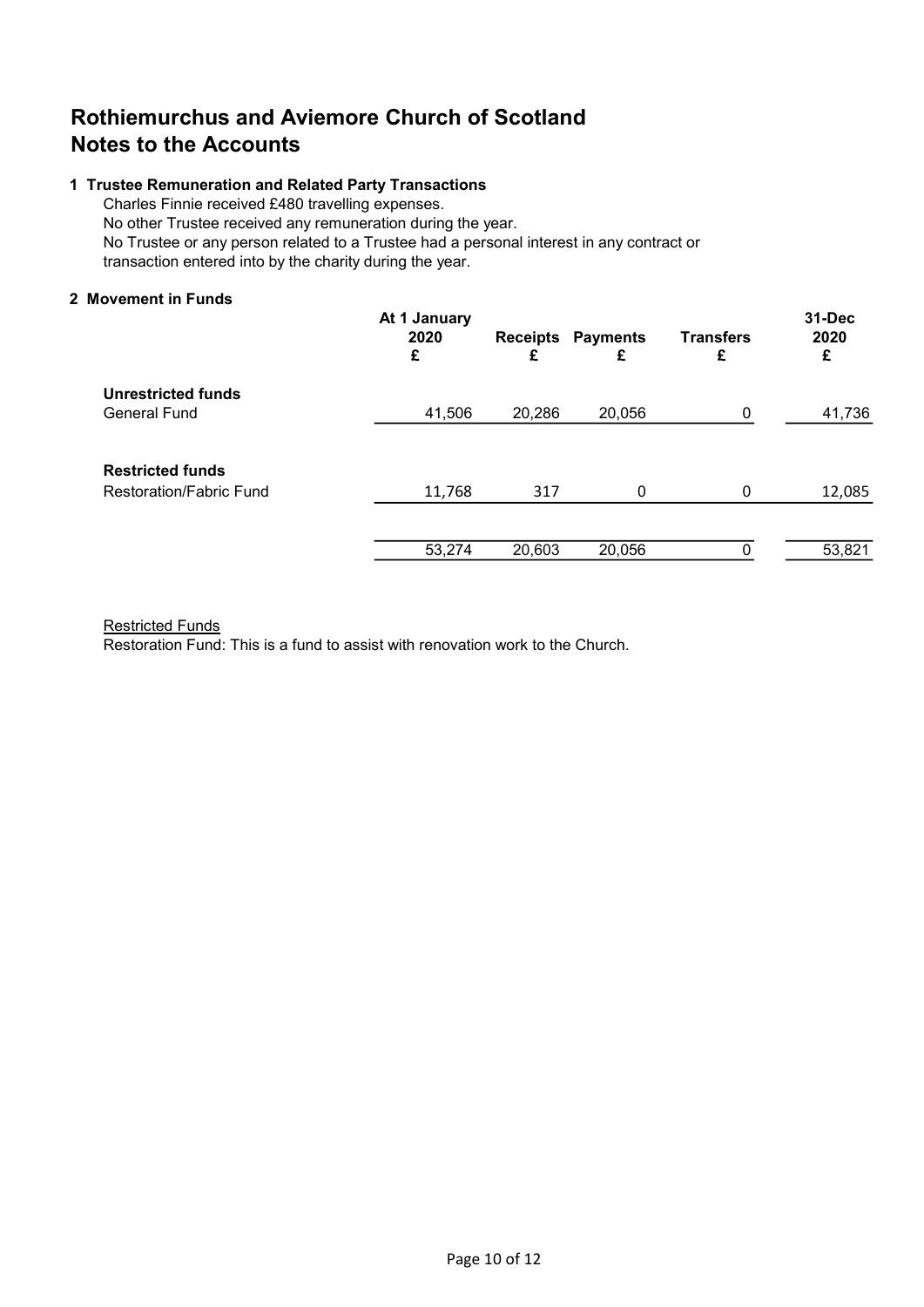# Rothiemurchus and Aviemore Church of Scotland Notes to the Accounts

|                                     | <b>Unrestricted Restricted Endowm't</b> |              |                |                |                           |
|-------------------------------------|-----------------------------------------|--------------|----------------|----------------|---------------------------|
|                                     | <b>Funds</b>                            | <b>Funds</b> | <b>Funds</b>   | <b>Total</b>   | <b>Total</b>              |
|                                     | 2020                                    | 2020         | 2020           | 2020           | 2019                      |
| 3 Analysis of Donations             | £                                       | £            | £              | £              | £                         |
| <b>Gift Aid Donations</b>           | 7,125                                   |              |                | 7,125          | 6,023                     |
| Tax Recovered on Gift Aid Donations | 3,164                                   |              |                | 3,164          | 2,629                     |
| Ordinary Offerings (Open Plate)     | 2,620                                   |              |                | 2,620          | 6,469                     |
| Other Offerings, Donations etc      | 21                                      |              |                | 21             | 80                        |
|                                     | 12,929                                  | 0            | 0              | 12,929         | 15,201                    |
| 4 Analysis of Payments              |                                         |              |                |                |                           |
| <b>Costs of generating funds</b>    |                                         |              |                |                |                           |
| <b>Investment Managers' fees</b>    | 0                                       |              |                | 0              | 0                         |
| Offering envelopes                  | 0                                       |              |                | 0              | 0                         |
|                                     | $\overline{0}$                          | $\mathbf 0$  | $\pmb{0}$      | $\overline{0}$ | $\overline{\mathfrak{o}}$ |
| <b>Charitable activities</b>        |                                         |              |                |                |                           |
| Ministries & Mission allocation     | 10,117                                  |              |                | 10,117         | 8,198                     |
| Presbytery dues                     | 518                                     |              |                | 518            | 730                       |
| Minister's expenses                 | 480                                     |              |                | 480            | 264                       |
| Pulpit supply                       | 66                                      |              |                | 66             | 96                        |
| Vacancy Costs (Ministers move)      | 0                                       |              |                | 0              | 1,776                     |
| Fabric repairs & maintenance        | 230                                     |              |                | 230            | 36                        |
| New heaters for Hall                | 0                                       |              |                | 0              | 696                       |
| Church refurbishment                | 0                                       |              |                | 0              | 0                         |
| <b>Council Tax</b>                  | 3,133                                   |              |                | 3,133          | 1,506                     |
| Heat & light                        | 2,041                                   |              |                | 2,041          | 1,948                     |
| Insurance                           | 1,118                                   |              |                | 1,118          | 1,328                     |
| <b>Manse Maintenance</b>            | 5,880                                   |              |                | 5,880          | 288                       |
| Manse Refurbishment                 | 0                                       |              |                | 0              | 10,417                    |
| Church cleaning expenses            | 601                                     |              |                | 601            | 744                       |
| Messy Church                        | 123                                     |              |                | 123            | 1,041                     |
| Printing, stationery and postage    | 9                                       |              |                | 9              | 114                       |
| Other expenses                      | 287                                     |              |                | 287            | 521                       |
| Donation to Christian Aid           | 0                                       |              |                | 0              | 0                         |
| Donation to CrossReach              | 10                                      |              |                | 10             | 101                       |
| Donation to Hyderbad Orphanage      | 10                                      |              |                | 10             | $\mathbf{0}$              |
| <b>Sunday School Expenses</b>       | 0                                       |              |                | 0              | 251                       |
| Recharge to Alvie Church            | $-4,568$<br>20,056                      | $\mathbf 0$  | $\overline{0}$ | $-4,568$       | $-3,664$<br>26,392        |
|                                     |                                         |              |                | 20,056         |                           |
| <b>Governance costs</b>             |                                         |              |                |                |                           |
| Independent examiner's fees         |                                         |              |                | $\mathbf 0$    | $\mathbf 0$               |
| <b>Other payments</b>               |                                         |              |                |                |                           |
| Purchase of assets                  |                                         |              |                | 0              | 0                         |
| Purchase of Investments             |                                         |              |                | 0              | 0<br>$\overline{0}$       |
|                                     | $\pmb{0}$                               | $\pmb{0}$    | 0              | $\overline{0}$ |                           |